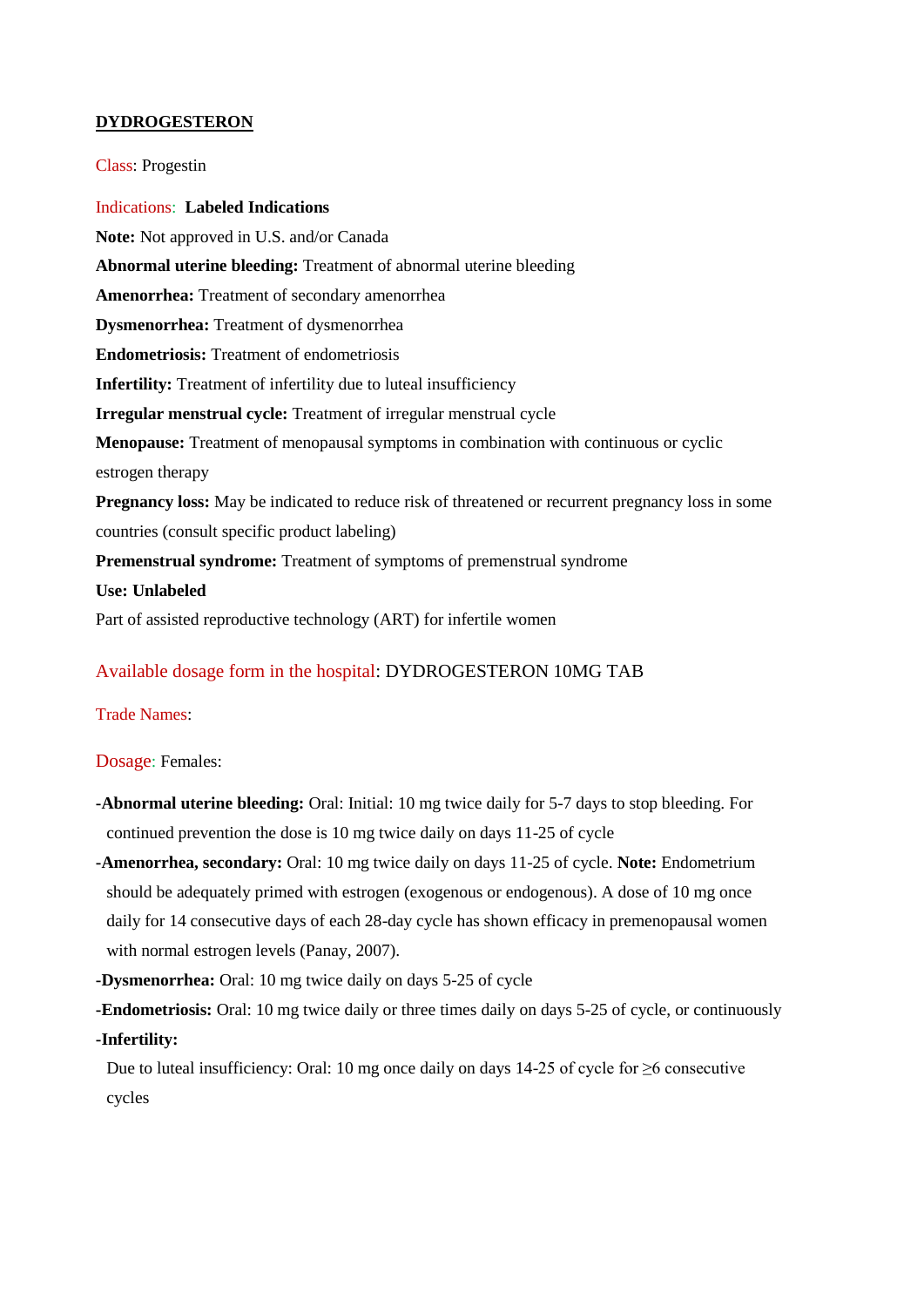Luteal phase support in assisted reproductive technology (ART) (unlabeled use; Ganesh, 2011): Oral: 10 mg twice daily, starting on first day of embryonic transfer and continued through week 12 of pregnancy

**-Irregular menstrual cycle:** Oral: 10 mg twice daily on days 11-25 of cycle

## **-Menopause:** Oral:

In combination with cyclic estrogen therapy: 10 mg once daily for the last 12-14 days of cycle. May increase to 10 mg twice daily if evidence (eg, ultrasound, biopsy) of lack of response or withdrawal bleeding occurs.

In combination with continuous estrogen therapy: 10 mg once daily for 14 consecutive days of a 28-day cycle

- **-Pregnancy loss, recurrent:** Oral: 10 mg twice daily. May be taken through week 20 of pregnancy. **Note:** Efficacy compared to placebo has been reported with treatment through week 12 of pregnancy when started in weeks 4-5 (El-Zibdeh, 2005).
- **-Pregnancy loss, threatened:** Oral: Initial: 40 mg loading dose, followed by 10 mg every 8 hours until symptoms resolve. **Note:** Administration of 10 mg twice daily (with or without a 40 mg loading dose) has also demonstrated efficacy (Carp, 2012).

**-Premenstrual syndrome:** Oral: 10 mg twice daily on days 11-25 of cycle.

#### **Renal Impairment:**

No dosage adjustment provided in manufacturer's labeling (has not been studied).

## **Hepatic Impairment:**

No dosage adjustment provided in manufacturer's labeling (has not been studied); use caution in patients with hepatic impairment and discontinue therapy if severe hepatic impairment occurs.

### Common side effect:

1% to 10%:

Central nervous system: Headache, migraine

Endocrine & metabolic: Amenorrhea, hypermenorrhea, oligomenorrhea

Gastrointestinal: Nausea

Genitourinary: Breast tenderness, dysmenorrhea, mastalgia